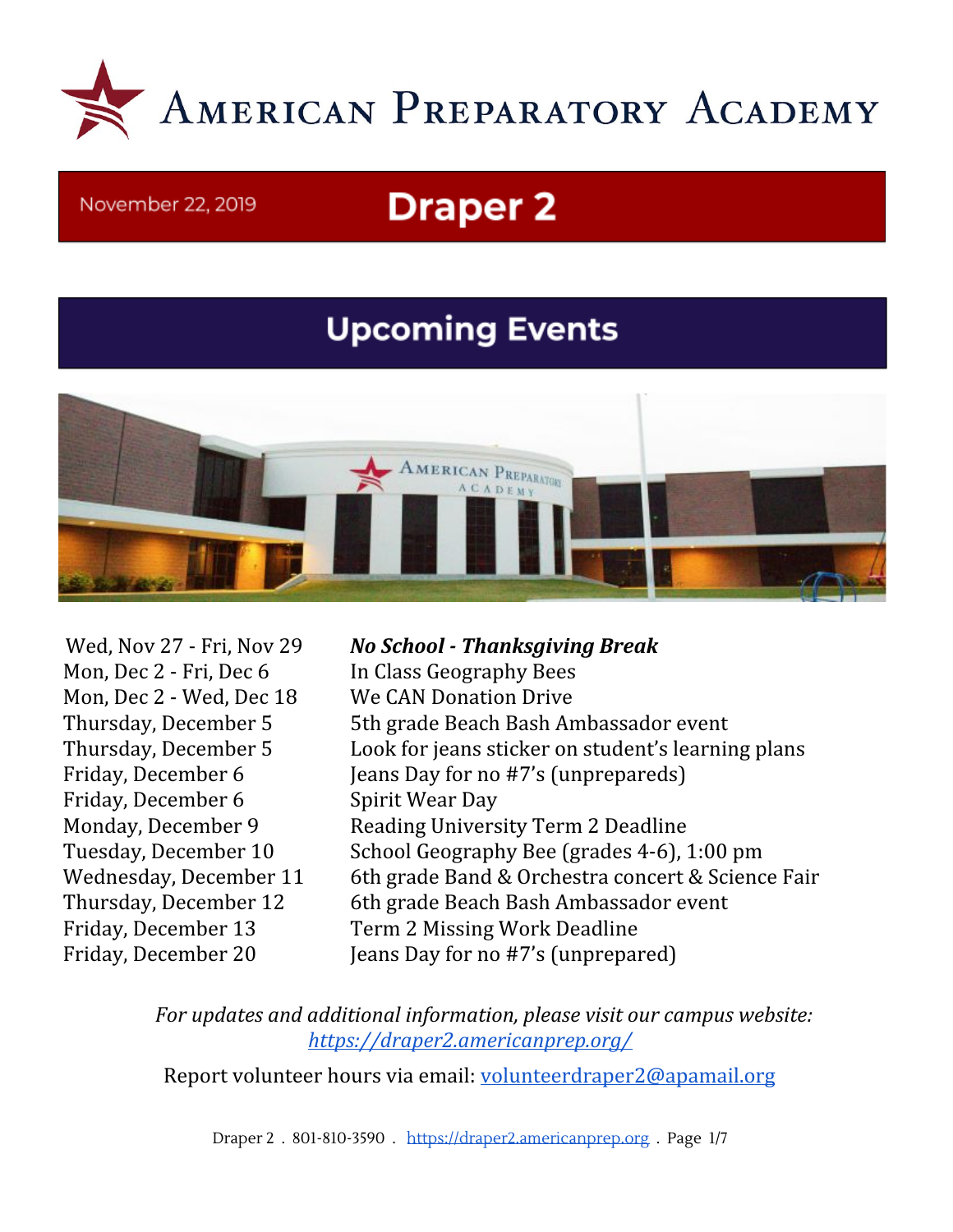

# **November Builders Theme I am a Builder when I express gratitude in word and deed.**

As November comes to a close, we would like to take a moment to express our gratitude to all of you in our American Prep family. Thank you for all you do to make our school such a wonderful place to come each day. We are grateful for the efforts you make day in and day out bringing your students to school on time, having them dressed for success, and ready to learn! Thank you for signing learning plans and helping with homework and practicing math facts with such dedication that you say them in your sleep! Thank you for your willingness to volunteer. Each of you brings something unique to our school community and we appreciate your generous gifts of time and talent. We could not do what we do without your enthusiasm and support. It is a privilege to teach your children and we are grateful for this opportunity you have given us. Thank you!

# **From the Academic Office**

# *RISE Interim Testing - December 6 - 10*

Students at American Prep are assessed throughout the year in both homeroom classes and achievement-leveled groups. At the end of the year, two kinds of assessments are given: assessments that are required by the state of Utah and assessments that are required by American Prep to make sure that students have reached the academic levels needed to be promoted to the next grade.

The state of Utah requires students grades 3-6 to take the RISE test. These are computer adaptive tests that are based on the common core standards that Utah has adopted. This year to give our students extra practice they will be taking Interim tests in the month of December. These tests will let our teachers know what standards the students need to focus on in order to be successful on the end of year assessments.

Each grade (3rd - 6th) has been assigned a testing day. Please make sure that during these important days your students are getting to sleep early so they are well rested and that each morning they are getting a good breakfast.

Feel free to practice and learn about these tests with your students at home. Practice tests and more information are available online at:

<https://utahrise.org/training-tests.stml>

- Tuesday, December 3 6th grade RISE Interim Testing
- Friday, December 6 5th grade RISE Interim Testing
- Monday, December 9 4th grade RISE Interim Testing
- Tuesday, December 10 3rd grade RISE Interim Testing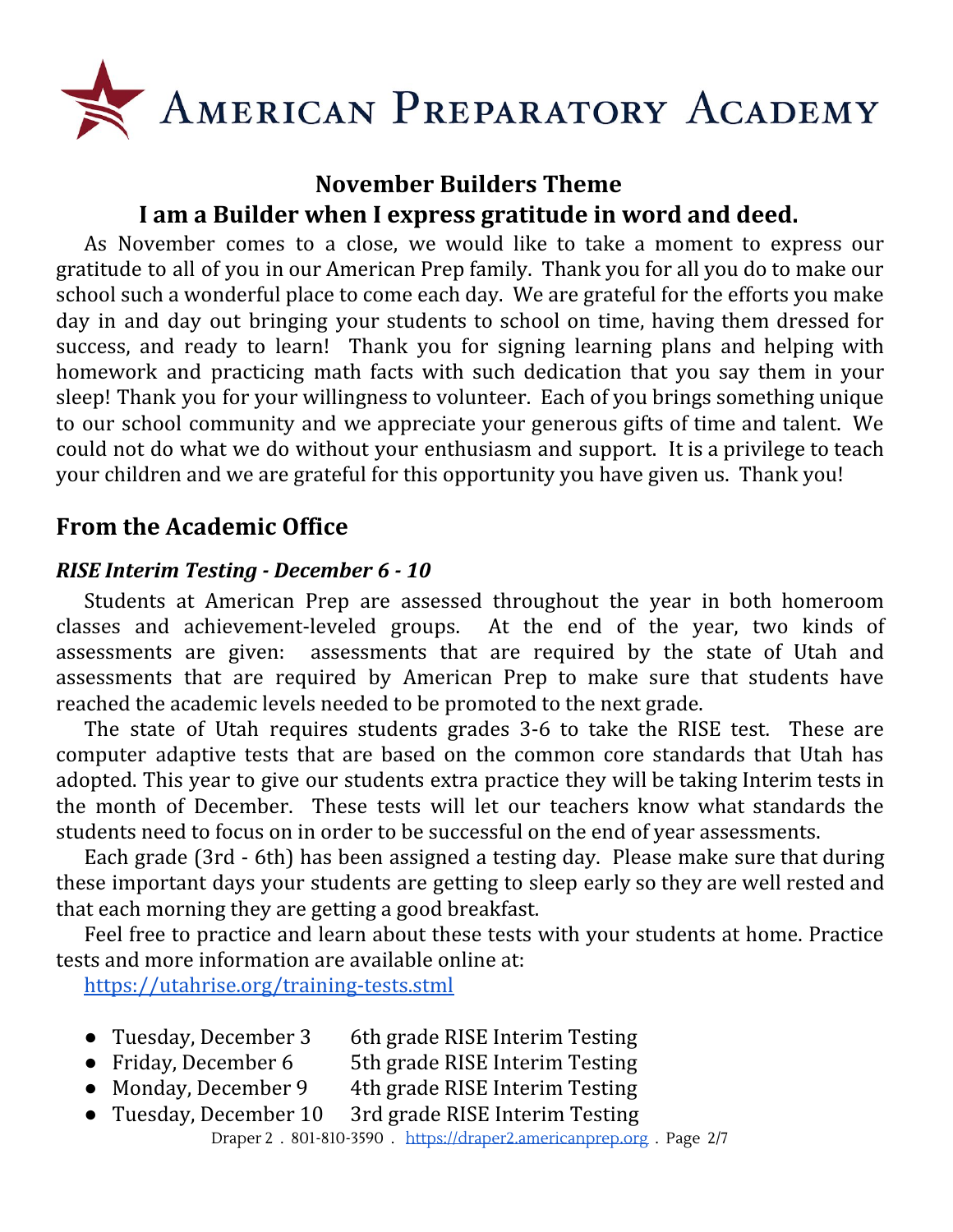

# **Upcoming Event Details**

# *Lego Club - November 26 to December 17*

LEGO club is canceled until after the winter break. We will resume in January.

# *Debate Club - November 26*

Debate Club is cancelled for Tuesday, November 26th. This allows our staff and parent volunteers a little extra time for the Thanksgiving Break.

# *Classroom Geography Bees - December 2 - 6*

All of our students participate in classroom geography bees, which are held from December 2 to December 6. Encourage your student to study!

# *We CAN Donation Drive - December 2 - 18*



There's a frosty nip in the air and that means that APA's annual multi-campus donation drive is just around the corner! We are excited to announce that we will be partnering with the Utah Food Bank this year by collecting CANS, boxes, and plastic-packaged food items for children and families in need. Get ready to show We CAN Care on Monday, December 2nd!

# *5th Grade Beach Bash Ambassador Event - December 5*

5th Grade students have a BEACH BASH event coming up in December, and we'd love to have parent volunteers!

Thursday, December 5th, 12:30 to 3:00 <https://www.signupgenius.com/go/10C0444AFAE29ABFC1-beach2>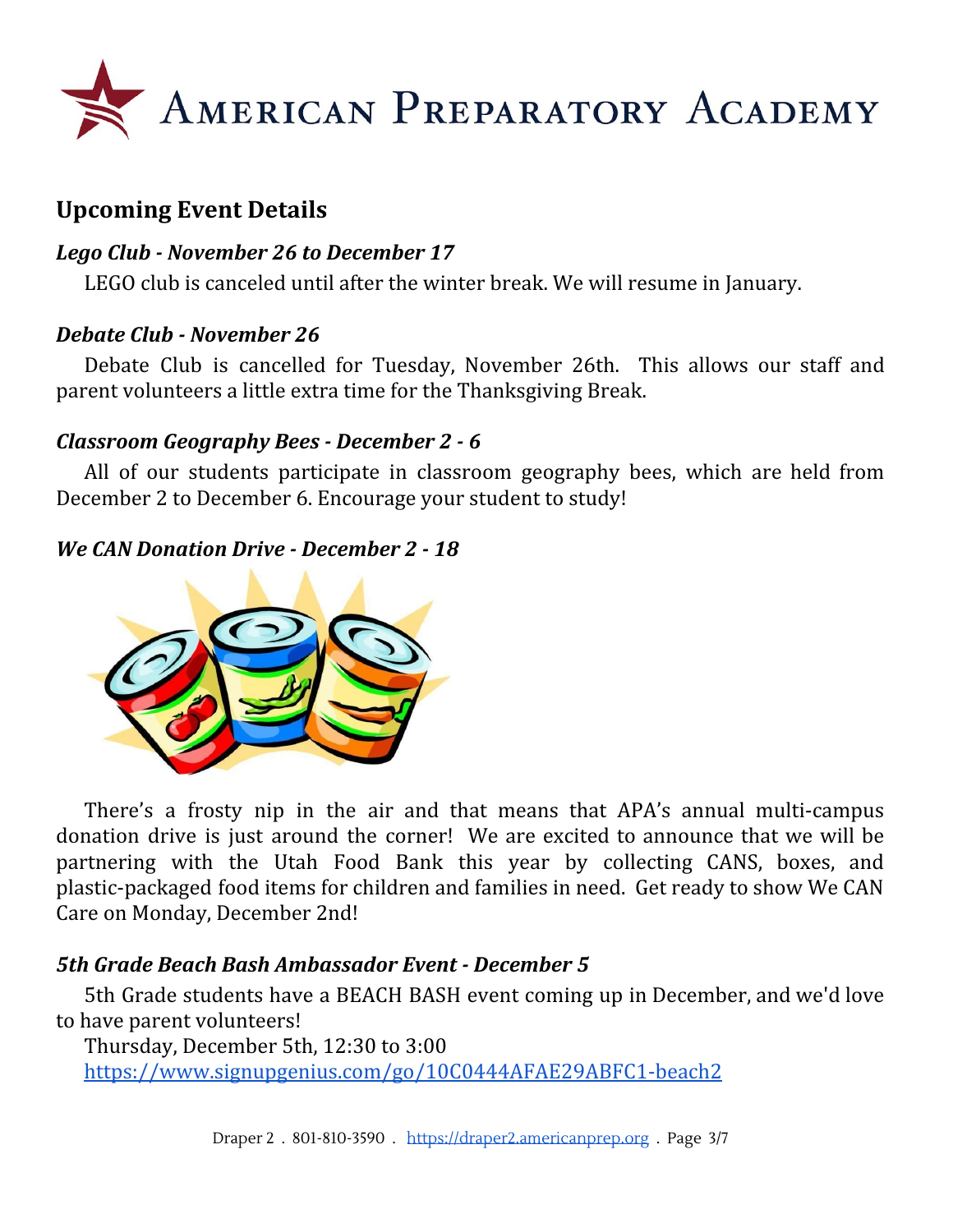

# *School Geography Bee - Grades 4-6 - December 10*

Winners of the classroom geography bees in grades 4-6 will compete in a school geography bee on December 10 at 1:00 pm.

# *6th Grade Band and Orchestra Concert & Science Fair - December 11*

Please watch for more details about this fun event!

#### *6th Grade Beach Bash Ambassador Event - December 12*

6th Grade students have a BEACH BASH event coming up in December, and we'd love to have parent volunteers!

Thursday, December 12th, 12:30 to 3:00 SIXTH GRADE <https://www.signupgenius.com/go/10C0444AFAE29ABFC1-beach3>

# **From the Administrative Office**

#### *Reminder about Toys*

We have had several instances of students bringing toys/souvenirs to school. We wanted to remind you that toy guns, swords, or anything that resembles a weapon cannot be brought to school. It is also not appropriate for students to bring Pokemon or other collecting cards. Stuffed animals or other toys may only be brought with teacher approval. If you have questions, contact your student's teacher directly.

# *Lost and Found*

The items that have been accumulating in our Lost and Found will be in the lobby through Tuesday, November 26th for you to come and look through. We would LOVE for you to pick up items that your students have misplaced here around the school.

After Tuesday, November 26th, they will be donated for those less fortunate that we are to be able to use. PLEASE stop by!

# *Check in Time*

For the increased safety and security of our building we will be asking parents to sign in starting at 7:45 am. Any parents wanting to take their students to a classroom will be required to check in and out. Parents do not need to check in to attend a morning assembly.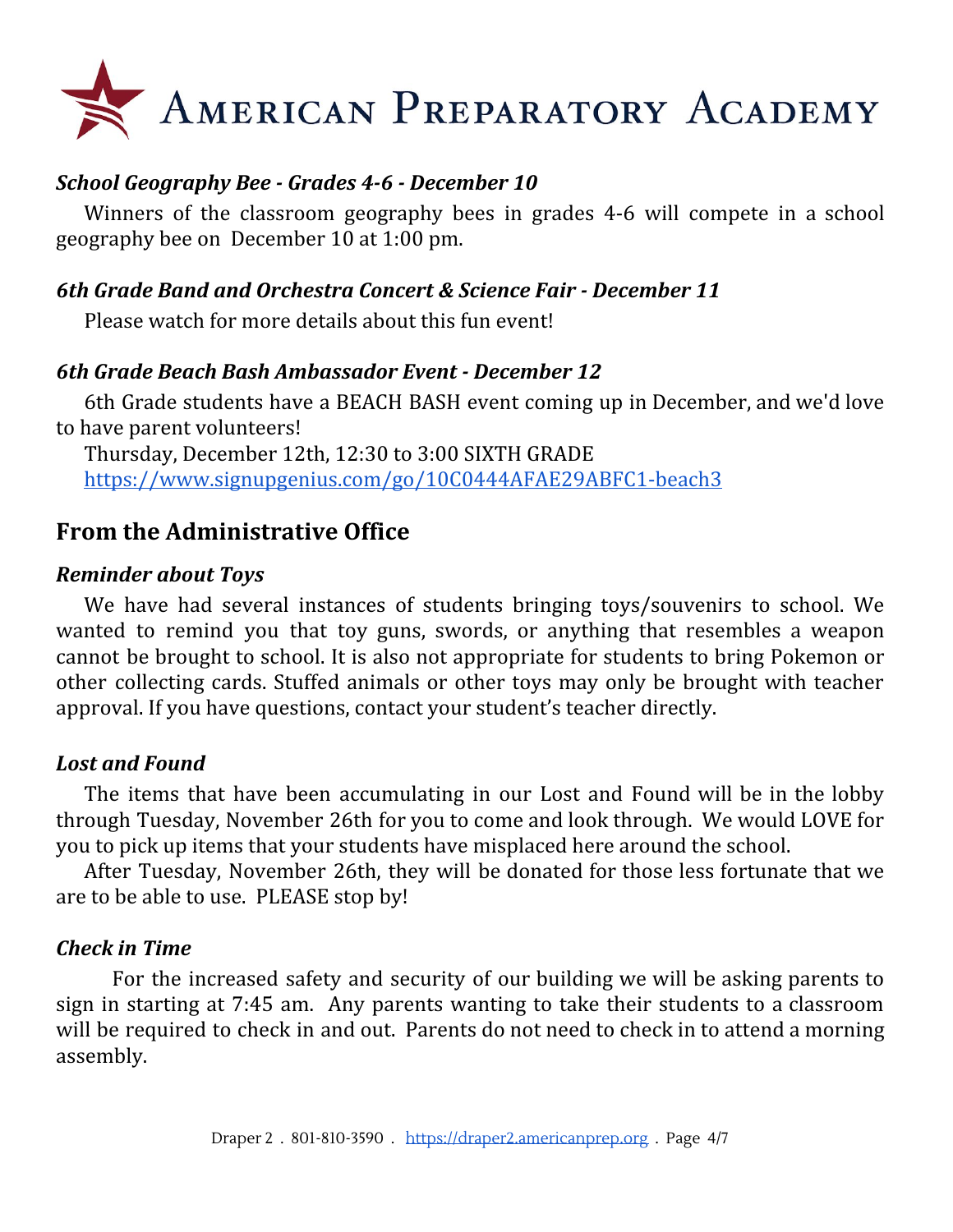# AMERICAN PREPARATORY ACADEMY

# *Parent Managers Needed for Clubs*

Starting in January, all our clubs will have at least one Parent Manager who has had a background check and receives a small stipend to manage the club. We anticipate needing four Parent Managers to run the Chess/Math Club and the Lego Club. If you are available and interested in helping, please contact Mr. McVicar (kmcvicar@apamail.org).

#### *School Lunch*

PLEASE Order Lunch over the weekend for Monday, December 2nd, 2019. <https://apalunch.h1.hotlunchonline.net/>

All orders must be placed 48 hours in advance - if you want your student to have lunch on Monday, please order by this Saturday.

As a reminder, we do not have extra utensils for our students to use so please be sure to send the items they will need to eat their lunch.

#### *Carpool Connection*

A family with 2 kids needs carpool for the pick up in the afternoons. We live on 3800 W and 10600 S in South Jordan (this is not the exact address). I can offer carpool for the morning drop off.

Phone # 603-233-3519 and my email address is [Vaishalibhagat@gmail.com](mailto:Vaishalibhagat@gmail.com)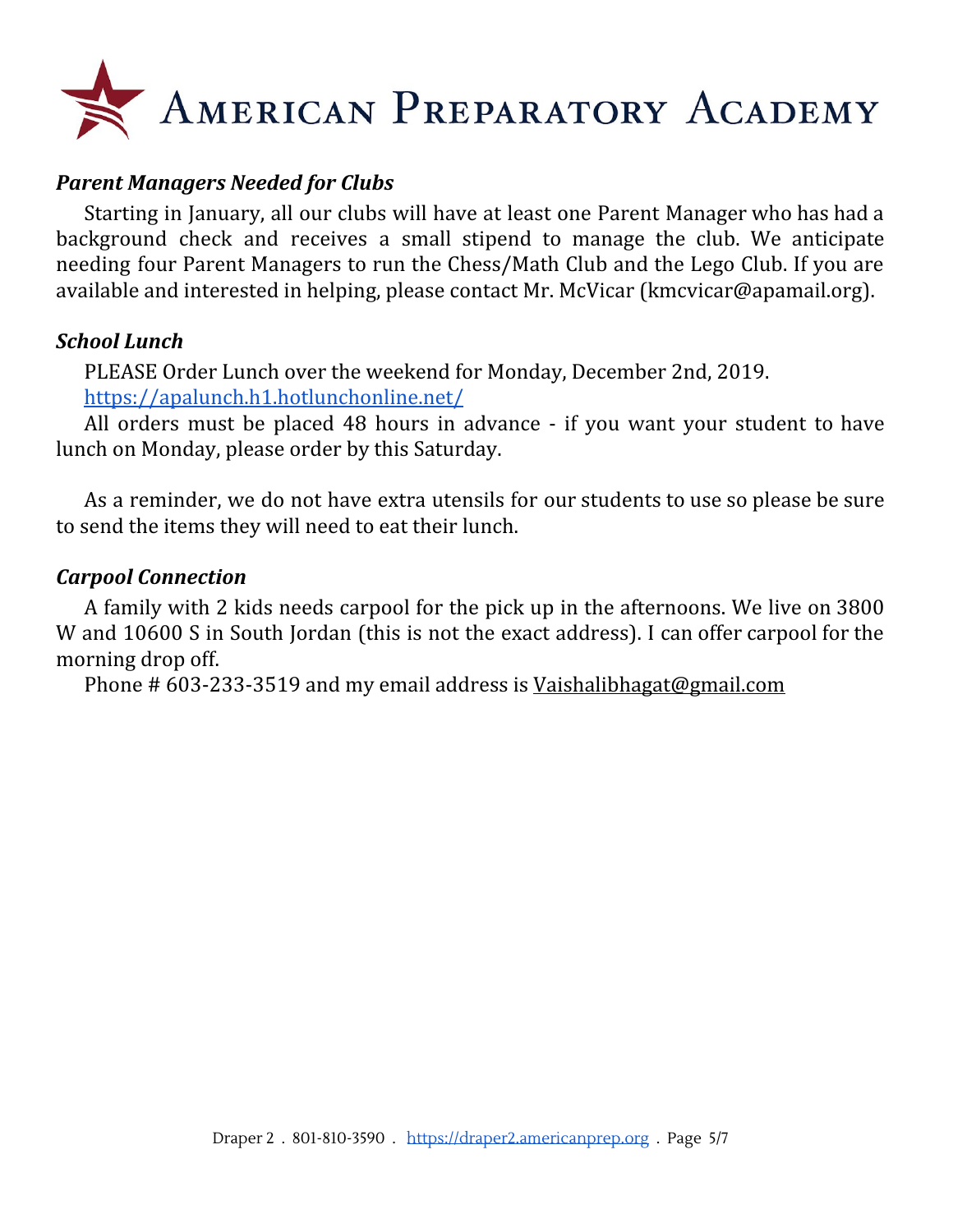

# **Character Development Corner - Mandy Brown**

Do you have any inspiring stories to share of your kids doing service at school or in the community? We'd love to feature them on our Builder Bulletin Boards! Please email Mandy Brown with pictures and stories to share of our giving students! mandy.brown@apamail.org

# **From our Family School Organization (FSO) - Nicole Harman**

#### *Chick-Fil-A Spirit Night*

Thank you so much for supporting our Chick-Fil-A Spirit night, we were able to raise \$558.68 to add toward our Staff Appreciation Week. Thank you to all of our families who came and ate dinner with us.

We would like to especially thank the following parents for going above and beyond dinner to make the night a more pleasant one for all of our families - Marcie Sanchez, Brenda Emerson, and Spandana Koganti.

Preparation for this year's staff appreciation week is underway. We are looking for three people to be on our committee to help plan and execute staff appreciation week. This week is so much fun to be a part of! Whether you're creative, super organized, like to be involved or a great planner, we need you! If this is something you are interested in being a part of, please send an email to [Draper2FSO@apamail.org](mailto:Draper2FSO@apamail.org) or [nharman@apamail.org](mailto:nharman@apamail.org) .